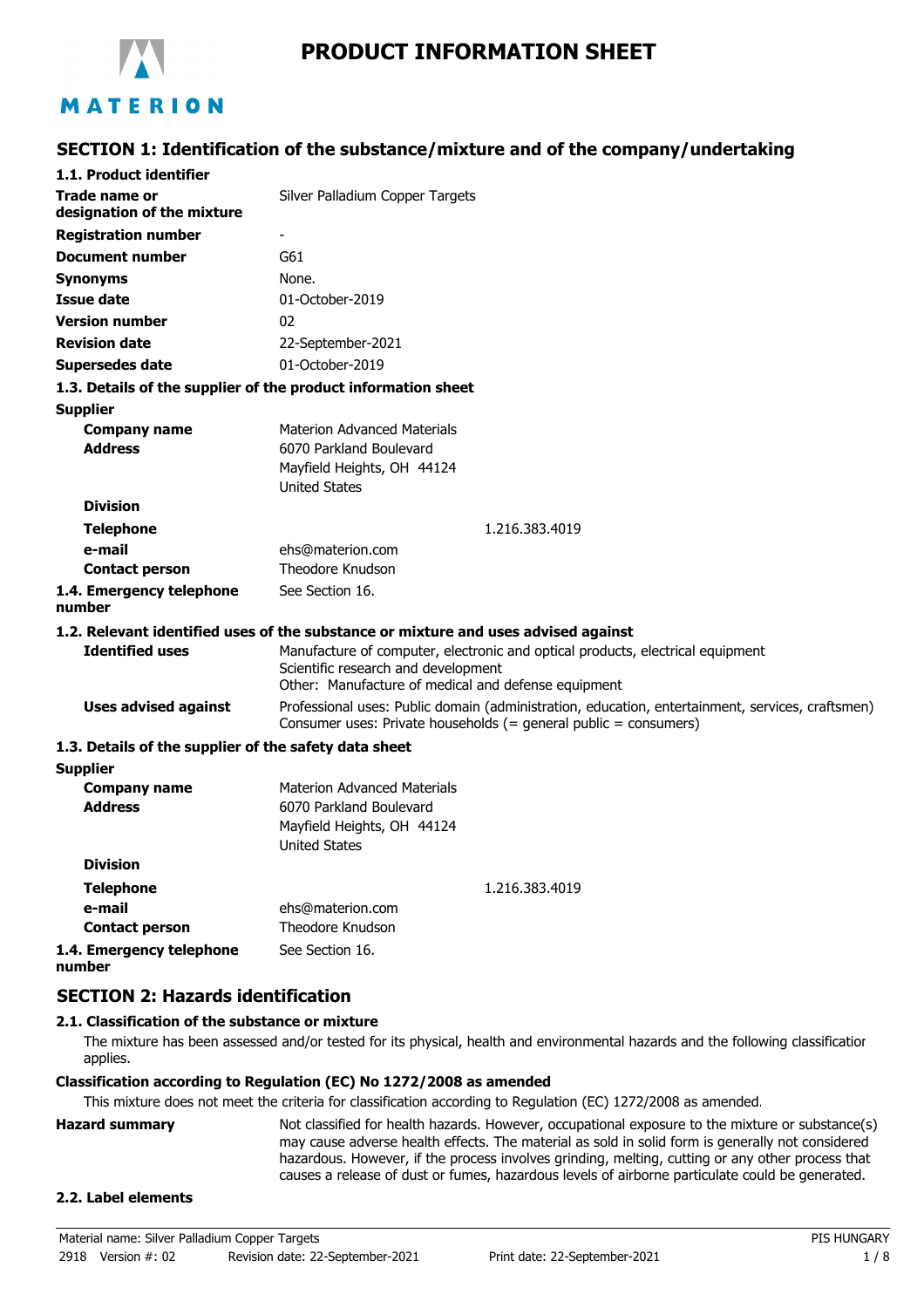|                                   | Label according to Regulation (EC) No. 1272/2008 as amended                                       |
|-----------------------------------|---------------------------------------------------------------------------------------------------|
| <b>Contains:</b>                  | Copper, Palladium, Silver                                                                         |
| <b>Hazard pictograms</b>          | None.                                                                                             |
| Signal word                       | None.                                                                                             |
| <b>Hazard statements</b>          | The mixture does not meet the criteria for classification.                                        |
| <b>Precautionary statements</b>   |                                                                                                   |
| <b>Prevention</b>                 | Observe good industrial hygiene practices.                                                        |
| <b>Response</b>                   | Wash hands after handling.                                                                        |
| <b>Storage</b>                    | Store away from incompatible materials.                                                           |
| <b>Disposal</b>                   | Dispose of waste and residues in accordance with local authority requirements.                    |
| Supplemental label<br>information | For further information, please contact the Product Stewardship Department at $+1.216.383.4019$ . |
| 2.3. Other hazards                | Not a PBT or vPvB substance or mixture.                                                           |

# **SECTION 3: Composition/information on ingredients**

### **3.2. Mixtures**

### **General information**

| <b>Chemical name</b> | $\frac{1}{2}$                                                  | No.                    | CAS-No. / EC REACH Registration No. Index No. |                          | <b>Notes</b> |
|----------------------|----------------------------------------------------------------|------------------------|-----------------------------------------------|--------------------------|--------------|
| Silver               | $94 - 98$                                                      | 7440-22-4<br>231-131-3 | $\overline{\phantom{0}}$                      | -                        | #            |
|                      | Classification: Aquatic Acute 1; H400, Aquatic Chronic 1; H410 |                        |                                               |                          |              |
| Copper               | $1 - 3$                                                        | 7440-50-8<br>231-159-6 | $\overline{\phantom{0}}$                      | $029 - 019 - 01 - X$     |              |
|                      | <b>Classification: -</b>                                       |                        |                                               |                          |              |
| Palladium            | $1 - 3$                                                        | 7440-05-3<br>231-115-6 | $\overline{\phantom{a}}$                      | $\overline{\phantom{0}}$ |              |
|                      | <b>Classification: -</b>                                       |                        |                                               |                          |              |

# **SECTION 4: First aid measures**

| <b>General information</b>                                                                 | Ensure that medical personnel are aware of the material(s) involved, and take precautions to<br>protect themselves. |                    |  |
|--------------------------------------------------------------------------------------------|---------------------------------------------------------------------------------------------------------------------|--------------------|--|
| 4.1. Description of first aid measures                                                     |                                                                                                                     |                    |  |
| <b>Inhalation</b>                                                                          | Move to fresh air. Call a physician if symptoms develop or persist.                                                 |                    |  |
| <b>Skin contact</b>                                                                        | Wash off with soap and water. Get medical attention if irritation develops and persists.                            |                    |  |
| Eye contact                                                                                | Rinse with water. Get medical attention if irritation develops and persists.                                        |                    |  |
| <b>Ingestion</b>                                                                           | Rinse mouth. Get medical attention if symptoms occur.                                                               |                    |  |
| 4.2. Most important<br>symptoms and effects, both<br>acute and delayed                     | Exposure may cause temporary irritation, redness, or discomfort.                                                    |                    |  |
| 4.3. Indication of any<br>immediate medical attention<br>and special treatment<br>needed   | Treat symptomatically.                                                                                              |                    |  |
| <b>SECTION 5: Firefighting measures</b>                                                    |                                                                                                                     |                    |  |
| <b>General fire hazards</b>                                                                | No unusual fire or explosion hazards noted.                                                                         |                    |  |
| 5.1. Extinguishing media                                                                   |                                                                                                                     |                    |  |
| <b>Suitable extinguishing</b><br>media                                                     | Water fog. Foam. Dry chemical powder. Carbon dioxide (CO2).                                                         |                    |  |
| <b>Unsuitable extinguishing</b><br>media                                                   | Do not use water jet as an extinguisher, as this will spread the fire.                                              |                    |  |
| 5.2. Special hazards arising<br>from the substance or<br>mixture                           | None known.                                                                                                         |                    |  |
| 5.3. Advice for firefighters<br><b>Special protective</b><br>equipment for<br>firefighters | Wear suitable protective equipment.                                                                                 |                    |  |
| Material name: Silver Palladium Copper Targets                                             |                                                                                                                     | <b>PIS HUNGARY</b> |  |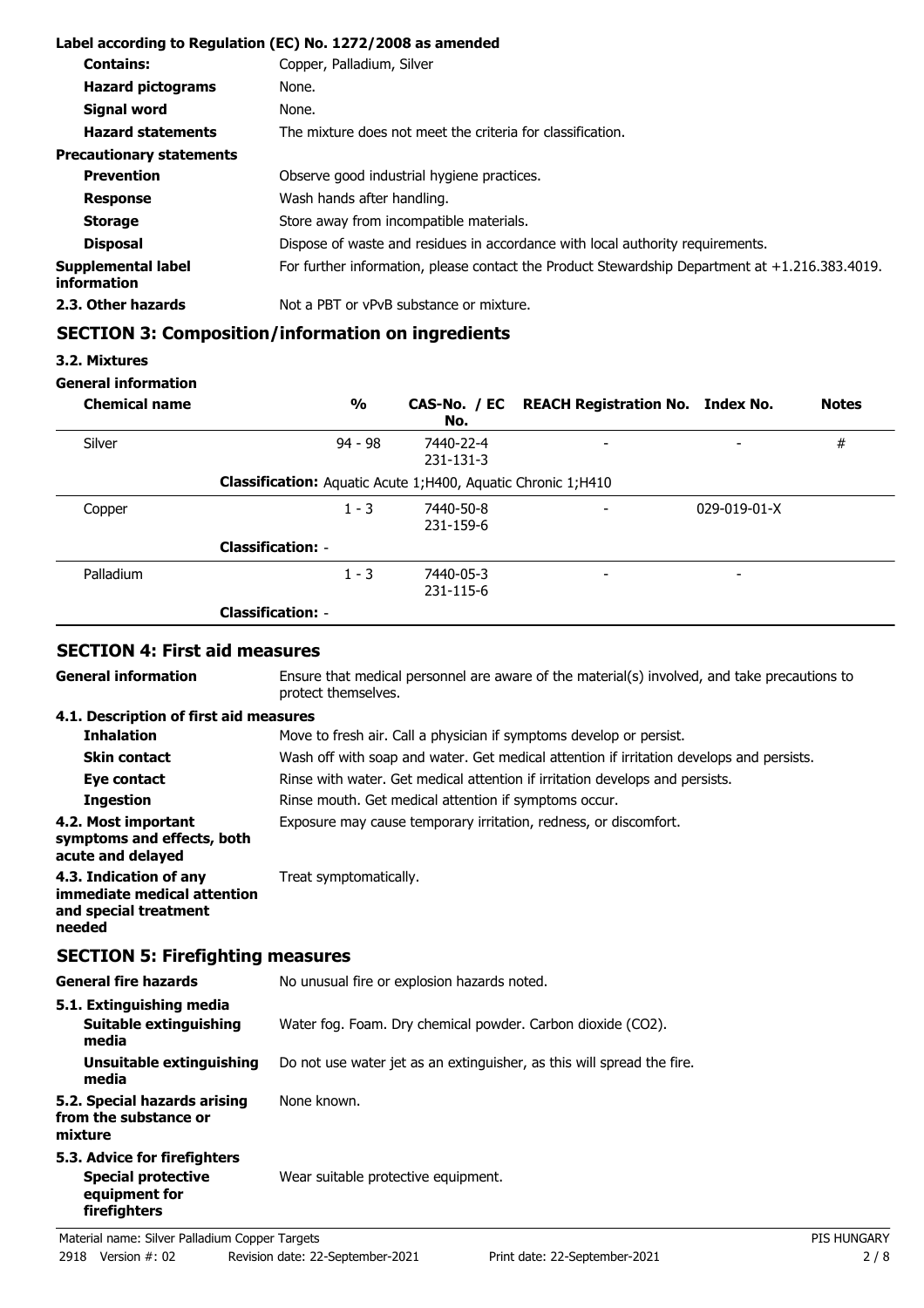| <b>Special firefighting</b><br>procedures | Move containers from fire area if you can do so without risk.                              |
|-------------------------------------------|--------------------------------------------------------------------------------------------|
| Specific methods                          | Use standard firefighting procedures and consider the hazards of other involved materials. |

## **SECTION 6: Accidental release measures**

|                                                              | 6.1. Personal precautions, protective equipment and emergency procedures                           |
|--------------------------------------------------------------|----------------------------------------------------------------------------------------------------|
| For non-emergency<br>personnel                               | Keep unnecessary personnel away. For personal protection, see section 8 of the SDS.                |
| For emergency<br>responders                                  | Keep unnecessary personnel away. Use personal protection recommended in Section 8 of the PIS.      |
| 6.2. Environmental<br>precautions                            | Avoid discharge into drains, water courses or onto the ground.                                     |
| 6.3. Methods and material for<br>containment and cleaning up | Stop the flow of material, if this is without risk. For waste disposal, see section 13 of the PIS. |
| 6.4. Reference to other<br>sections                          | For personal protection, see section 8 of the PIS. For waste disposal, see section 13 of the PIS.  |
| CECTION 7: Handling and storage                              |                                                                                                    |

### **SECTION 7: Handling and storage**

| 7.1. Precautions for safe<br>handling                                   | Wash thoroughly after handling. Observe good industrial hygiene practices. |
|-------------------------------------------------------------------------|----------------------------------------------------------------------------|
| 7.2. Conditions for safe<br>storage, including any<br>incompatibilities | Store away from incompatible materials (see Section 10 of the PIS).        |
| 7.3. Specific end use(s)                                                | Not available.                                                             |

# **SECTION 8: Exposure controls/personal protection**

### **8.1. Control parameters**

#### **Occupational exposure limits**

| Hungary. OELs. Joint Decree on Chemical Safety of Workplaces |             |                      |             |  |
|--------------------------------------------------------------|-------------|----------------------|-------------|--|
| <b>Components</b>                                            | <b>Type</b> | <b>Value</b>         | <b>Form</b> |  |
| Copper (CAS 7440-50-8)                                       | <b>STEL</b> | $4 \text{ mg/m}$     |             |  |
|                                                              |             | $0,4$ mg/m3          | Smoke.      |  |
|                                                              | TWA         | 1 mg/m $3$           |             |  |
|                                                              |             | $0,1 \, \text{mg/m}$ | Smoke.      |  |
| Silver (CAS 7440-22-4)                                       | <b>TWA</b>  | $0,1$ mg/m3          |             |  |

### **EU. Indicative Exposure Limit Values in Directives 91/322/EEC, 2000/39/EC, 2006/15/EC, 2009/161/EU, 2017/164/EU**

| <b>Components</b>                                    | Type                                                                      | <b>Value</b>                                                                                                                                                                                                                                                                                      |  |  |
|------------------------------------------------------|---------------------------------------------------------------------------|---------------------------------------------------------------------------------------------------------------------------------------------------------------------------------------------------------------------------------------------------------------------------------------------------|--|--|
| Silver (CAS 7440-22-4)                               | TWA                                                                       | $0,1 \, \text{mg/m}$                                                                                                                                                                                                                                                                              |  |  |
| <b>Biological limit values</b>                       | No biological exposure limits noted for the ingredient(s).                |                                                                                                                                                                                                                                                                                                   |  |  |
| <b>Recommended monitoring</b><br>procedures          |                                                                           | Follow standard monitoring procedures.                                                                                                                                                                                                                                                            |  |  |
| Derived no effect levels<br>(DNELs)                  | Not available.                                                            |                                                                                                                                                                                                                                                                                                   |  |  |
| <b>Predicted no effect</b><br>concentrations (PNECs) | Not available.                                                            |                                                                                                                                                                                                                                                                                                   |  |  |
| 8.2. Exposure controls                               |                                                                           |                                                                                                                                                                                                                                                                                                   |  |  |
| <b>Appropriate engineering</b><br><b>controls</b>    | established, maintain airborne levels to an acceptable level.             | Good general ventilation should be used. Ventilation rates should be matched to conditions. If<br>applicable, use process enclosures, local exhaust ventilation, or other engineering controls to<br>maintain airborne levels below recommended exposure limits. If exposure limits have not been |  |  |
|                                                      | Individual protection measures, such as personal protective equipment     |                                                                                                                                                                                                                                                                                                   |  |  |
| <b>General information</b>                           | Use personal protective equipment as required.                            |                                                                                                                                                                                                                                                                                                   |  |  |
| Eye/face protection                                  | Wear safety glasses with side shields (or goggles).                       |                                                                                                                                                                                                                                                                                                   |  |  |
| <b>Skin protection</b>                               |                                                                           |                                                                                                                                                                                                                                                                                                   |  |  |
| - Hand protection                                    | Wear protective gloves.                                                   |                                                                                                                                                                                                                                                                                                   |  |  |
| - Other                                              | Wear suitable protective clothing.                                        |                                                                                                                                                                                                                                                                                                   |  |  |
| <b>Respiratory protection</b>                        | In case of insufficient ventilation, wear suitable respiratory equipment. |                                                                                                                                                                                                                                                                                                   |  |  |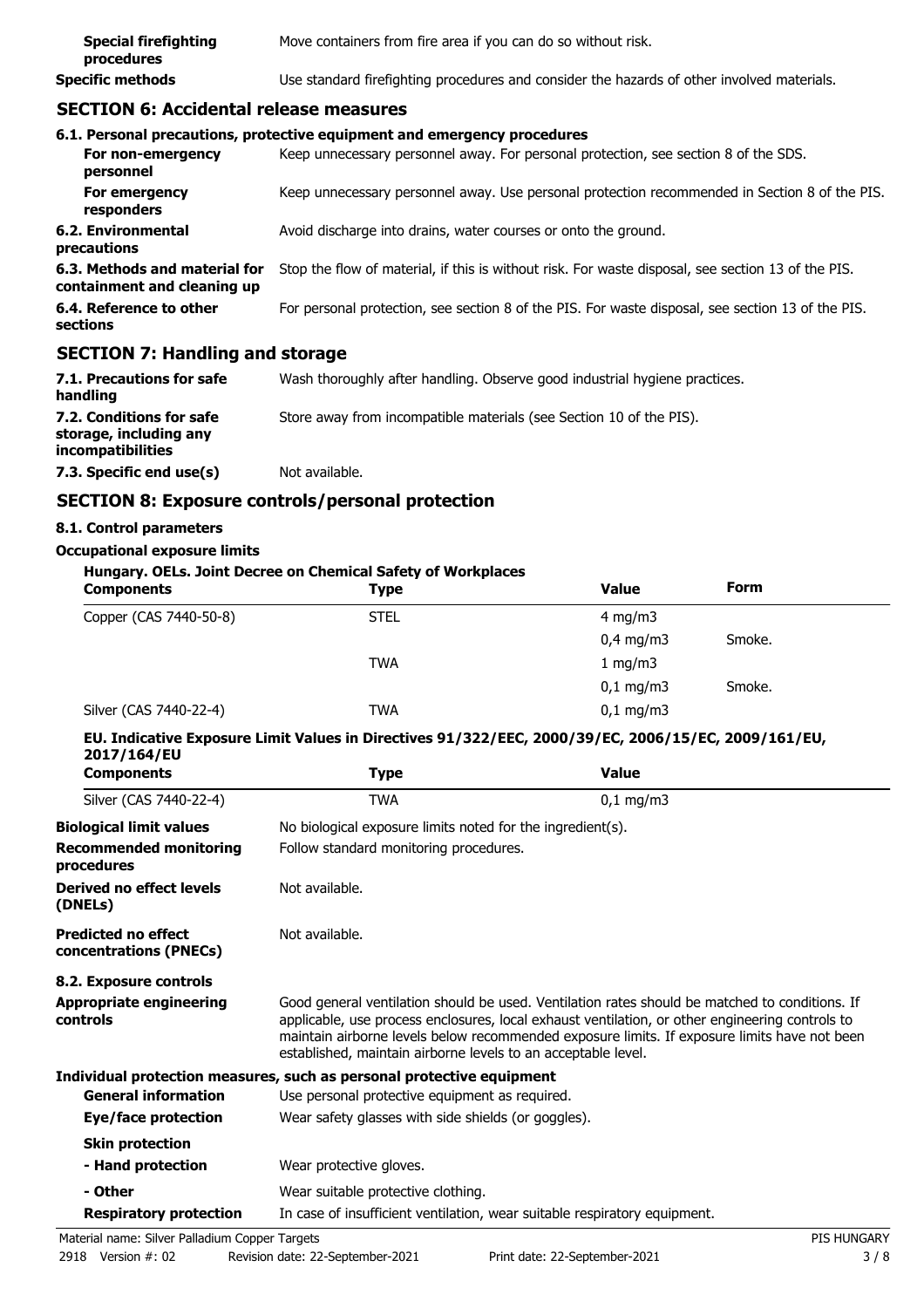| <b>Thermal hazards</b>                           | Wear appropriate thermal protective clothing, when necessary.                                                                                                                                                                                                                                                                                                      |
|--------------------------------------------------|--------------------------------------------------------------------------------------------------------------------------------------------------------------------------------------------------------------------------------------------------------------------------------------------------------------------------------------------------------------------|
| <b>Hygiene measures</b>                          | Always observe good personal hygiene measures, such as washing after handling the material and<br>before eating, drinking, and/or smoking. Routinely wash work clothing and protective equipment to<br>remove contaminants.                                                                                                                                        |
| <b>Environmental exposure</b><br><b>controls</b> | Good general ventilation should be used. Ventilation rates should be matched to conditions. If<br>applicable, use process enclosures, local exhaust ventilation, or other engineering controls to<br>maintain airborne levels below recommended exposure limits. If exposure limits have not been<br>established, maintain airborne levels to an acceptable level. |

# **SECTION 9: Physical and chemical properties**

### **9.1. Information on basic physical and chemical properties**

| <b>Appearance</b>                                   |                                                  |
|-----------------------------------------------------|--------------------------------------------------|
| <b>Physical state</b>                               | Solid.                                           |
| <b>Form</b>                                         | Solid.                                           |
| Colour                                              | Silver.                                          |
| Odour                                               | None.                                            |
| <b>Odour threshold</b>                              | Not applicable.                                  |
| pH                                                  | Not applicable.                                  |
| <b>Melting point/freezing point</b>                 | 960,5 °C (1760,9 °F) estimated / Not applicable. |
| Initial boiling point and<br>boiling range          | Not applicable.                                  |
| <b>Flash point</b>                                  | Not applicable.                                  |
| <b>Evaporation rate</b>                             | Not applicable.                                  |
| <b>Flammability (solid, gas)</b>                    | None known.                                      |
| <b>Upper/lower flammability or explosive limits</b> |                                                  |
| <b>Flammability limit - lower</b><br>(%)            | Not applicable.                                  |
| <b>Flammability limit -</b><br>upper (%)            | Not applicable.                                  |
| <b>Explosive limit - upper</b><br>(%)               | Not applicable.                                  |
| <b>Vapour pressure</b>                              | Not applicable.                                  |
| <b>Vapour density</b>                               | Not applicable.                                  |
| <b>Relative density</b>                             | Not applicable.                                  |
| Solubility(ies)                                     |                                                  |
| <b>Solubility (water)</b>                           | Insoluble.                                       |
| <b>Partition coefficient</b><br>(n-octanol/water)   | Not applicable.                                  |
| <b>Auto-ignition temperature</b>                    | Not applicable.                                  |
| <b>Decomposition temperature</b>                    | Not applicable.                                  |
| <b>Viscosity</b>                                    | Not applicable.                                  |
| <b>Explosive properties</b>                         | Not explosive.                                   |
| <b>Oxidising properties</b>                         | Not oxidising.                                   |
| 9.2. Other information                              |                                                  |
| <b>Density</b>                                      | 10,49 g/cm3 estimated                            |

# **SECTION 10: Stability and reactivity**

| 10.1. Reactivity                            | The product is stable and non-reactive under normal conditions of use, storage and transport. |
|---------------------------------------------|-----------------------------------------------------------------------------------------------|
| 10.2. Chemical stability                    | Material is stable under normal conditions.                                                   |
| 10.3. Possibility of hazardous<br>reactions | No dangerous reaction known under conditions of normal use.                                   |
| 10.4. Conditions to avoid                   | Contact with incompatible materials.                                                          |
| 10.5. Incompatible materials                | Ammonia. Chlorine.                                                                            |
| 10.6. Hazardous<br>decomposition products   | No hazardous decomposition products are known.                                                |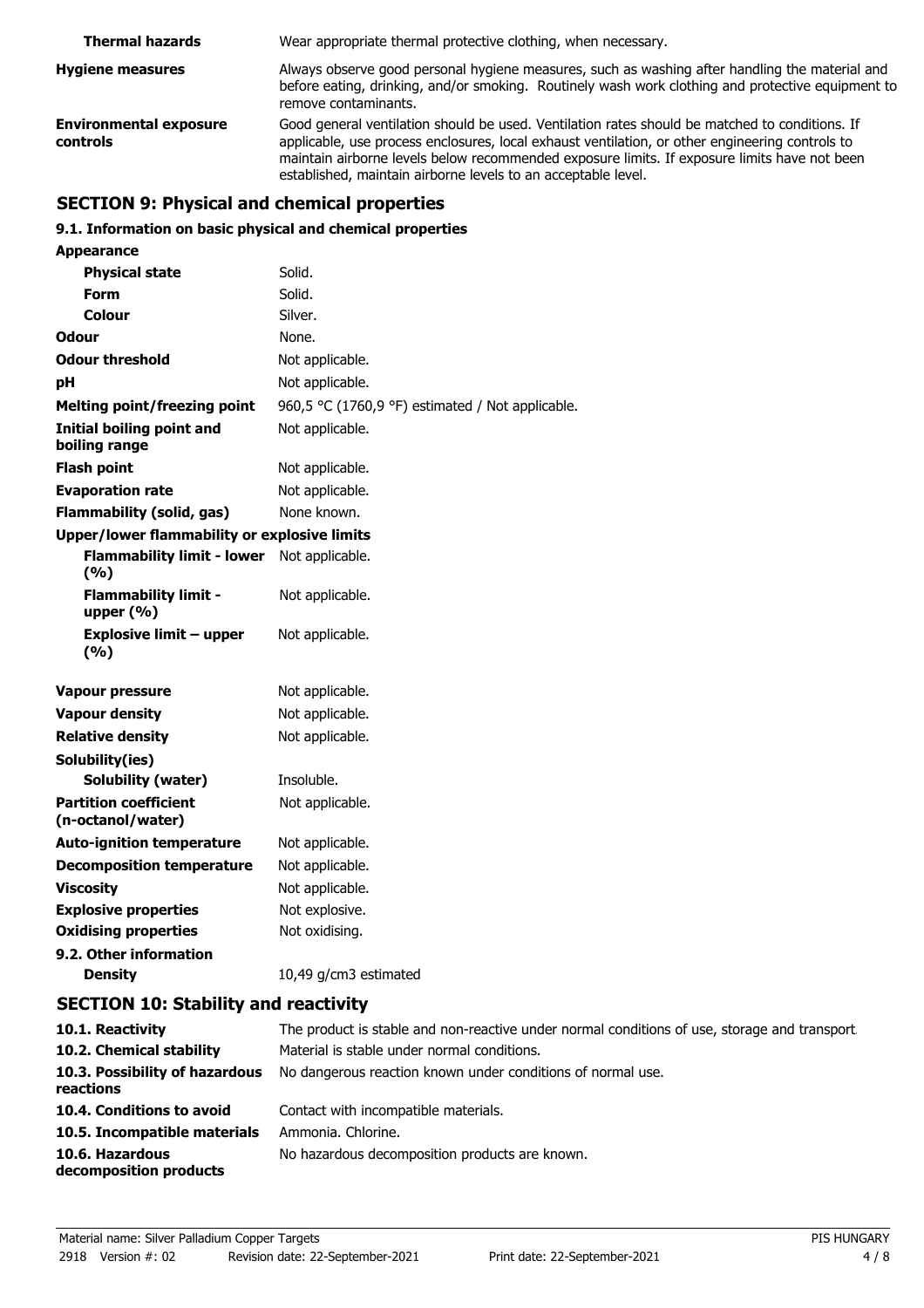# **SECTION 11: Toxicological information**

| SECTION II. TOXICOlOGICAI IIIIOHIMAGOH                |                                                                                                                        |
|-------------------------------------------------------|------------------------------------------------------------------------------------------------------------------------|
| <b>General information</b>                            | Occupational exposure to the substance or mixture may cause adverse effects.                                           |
| <b>Information on likely routes of exposure</b>       |                                                                                                                        |
| <b>Inhalation</b>                                     | Prolonged inhalation may be harmful.                                                                                   |
| <b>Skin contact</b>                                   | No adverse effects due to skin contact are expected.                                                                   |
| Eye contact                                           | Direct contact with eyes may cause temporary irritation.                                                               |
| <b>Ingestion</b>                                      | May cause discomfort if swallowed. However, ingestion is not likely to be a primary route of<br>occupational exposure. |
| <b>Symptoms</b>                                       | Direct contact with eyes may cause temporary irritation.                                                               |
| 11.1. Information on toxicological effects            |                                                                                                                        |
| <b>Acute toxicity</b>                                 | Not known.                                                                                                             |
| <b>Skin corrosion/irritation</b>                      | This product is not expected to cause skin sensitisation.                                                              |
| Serious eye damage/eye<br><b>irritation</b>           | May cause temporary eye irritation.                                                                                    |
| <b>Respiratory sensitisation</b>                      | Not a respiratory sensitizer.                                                                                          |
| <b>Skin sensitisation</b>                             | Not a skin sensitiser.                                                                                                 |
| <b>Germ cell mutagenicity</b>                         | Not classified.                                                                                                        |
| Carcinogenicity                                       | Not classified.                                                                                                        |
| at work (as amended)<br>Not listed.                   | Hungary. 26/2000 EüM Ordinance on protection against and preventing risk relating to exposure to carcinogens           |
| <b>Reproductive toxicity</b>                          | Not classified.                                                                                                        |
| Specific target organ toxicity<br>- single exposure   | Not classified.                                                                                                        |
| Specific target organ toxicity<br>- repeated exposure | Not classified.                                                                                                        |
| <b>Aspiration hazard</b>                              | Due to partial or complete lack of data the classification is not possible.                                            |
| Mixture versus substance<br>information               | No information available.                                                                                              |
| <b>Other information</b>                              | Not available.                                                                                                         |
|                                                       |                                                                                                                        |

# **SECTION 12: Ecological information**

**12.1. Toxicity** Based on available data, the classification criteria are not met for hazardous to the aquatic environment.

| <b>Product</b>                                            |                | <b>Species</b>                                                               | <b>Test Results</b>             |  |
|-----------------------------------------------------------|----------------|------------------------------------------------------------------------------|---------------------------------|--|
| Silver Palladium Copper Targets                           |                |                                                                              |                                 |  |
| <b>Aquatic</b>                                            |                |                                                                              |                                 |  |
| Acute                                                     |                |                                                                              |                                 |  |
| Fish                                                      | LC50           | <b>Fish</b>                                                                  | 0,6667 mg/l, 96 hours estimated |  |
| <b>Components</b>                                         |                | <b>Species</b>                                                               | <b>Test Results</b>             |  |
| Copper (CAS 7440-50-8)                                    |                |                                                                              |                                 |  |
| Aquatic                                                   |                |                                                                              |                                 |  |
| Acute                                                     |                |                                                                              |                                 |  |
| Crustacea                                                 | EC50           | Blue crab (Callinectes sapidus)                                              | $0,0031$ mg/l                   |  |
| Fish                                                      | <b>LC50</b>    | Chinook salmon (Oncorhynchus<br>tshawytscha)                                 | $0,02$ mg/l, 96 hours           |  |
| 12.2. Persistence and<br>degradability                    |                | No data is available on the degradability of any ingredients in the mixture. |                                 |  |
| 12.3. Bioaccumulative<br>potential                        |                | No data available.                                                           |                                 |  |
| <b>Partition coefficient</b><br>n-octanol/water (log Kow) | Not available. |                                                                              |                                 |  |
| <b>Bioconcentration factor (BCF)</b>                      | Not available. |                                                                              |                                 |  |
| 12.4. Mobility in soil                                    |                | No data available.                                                           |                                 |  |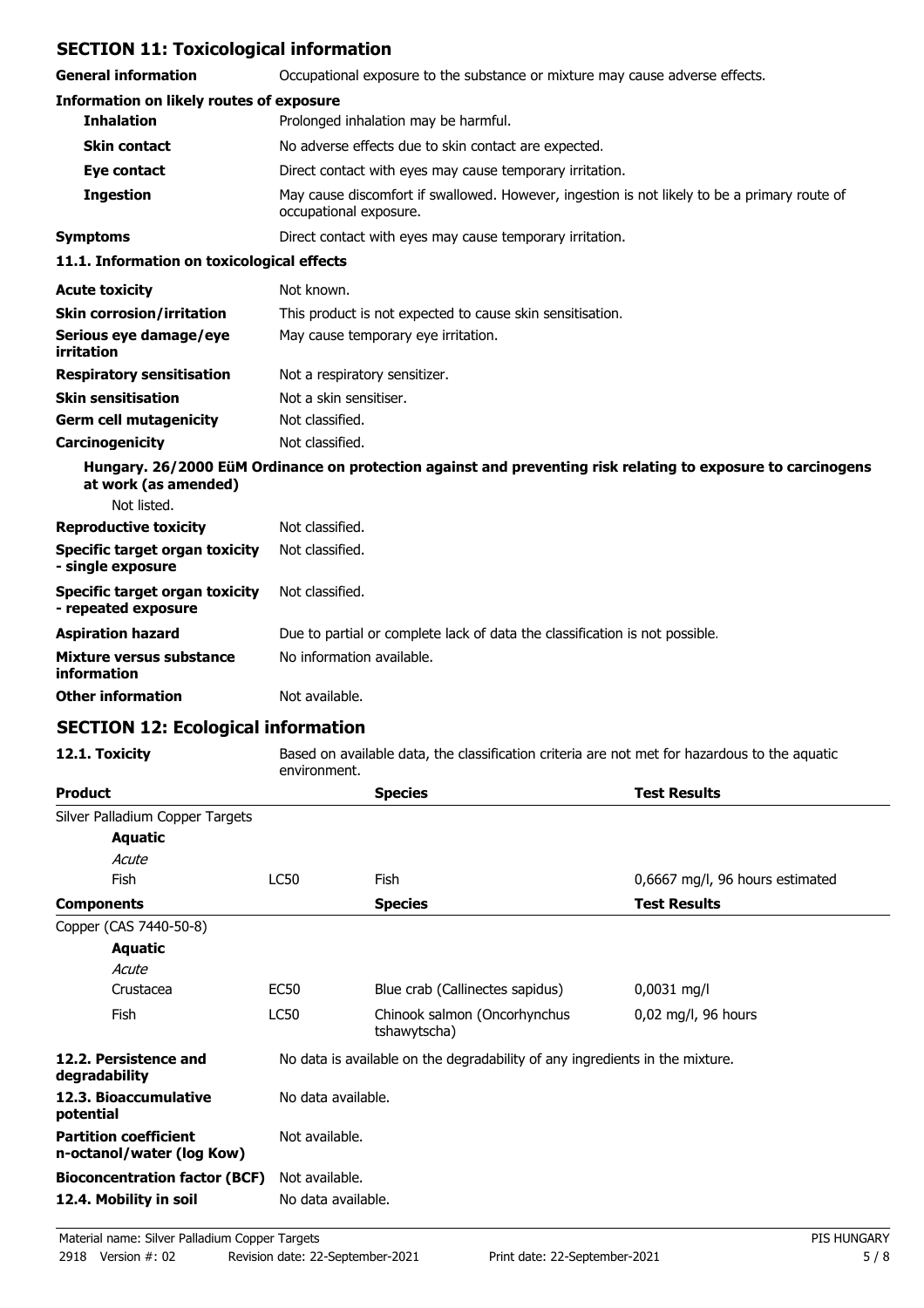| 12.5. Results of PBT and<br>vPvB assessment | Not a PBT or vPvB substance or mixture.                                                                                                                                                    |
|---------------------------------------------|--------------------------------------------------------------------------------------------------------------------------------------------------------------------------------------------|
| 12.6. Other adverse effects                 | No other adverse environmental effects (e.g. ozone depletion, photochemical ozone creation<br>potential, endocrine disruption, global warming potential) are expected from this component. |

# **SECTION 13: Disposal considerations**

### **13.1. Waste treatment methods**

| <b>Residual waste</b>                  | Dispose of in accordance with local regulations. Empty containers or liners may retain some product<br>residues. This material and its container must be disposed of in a safe manner (see: Disposal<br>instructions). |
|----------------------------------------|------------------------------------------------------------------------------------------------------------------------------------------------------------------------------------------------------------------------|
| <b>Contaminated packaging</b>          | Since emptied containers may retain product residue, follow label warnings even after container is<br>emptied. Empty containers should be taken to an approved waste handling site for recycling or<br>disposal.       |
| <b>EU waste code</b>                   | The Waste code should be assigned in discussion between the user, the producer and the waste<br>disposal company.                                                                                                      |
| <b>Disposal</b><br>methods/information | Collect and reclaim or dispose in sealed containers at licensed waste disposal site.                                                                                                                                   |
| <b>Special precautions</b>             | Dispose in accordance with all applicable regulations.                                                                                                                                                                 |

### **SECTION 14: Transport information**

### **ADR**

14.1. - 14.6.: Not regulated as dangerous goods.

#### **RID**

14.1. - 14.6.: Not regulated as dangerous goods.

### **ADN**

14.1. - 14.6.: Not regulated as dangerous goods.

### **IATA**

14.1. - 14.6.: Not regulated as dangerous goods.

### **IMDG**

**14.1. UN number** UN3077<br>**14.2. UN proper shipping** ENVIRO **14.2. UN proper shipping** ENVIRONMENTALLY HAZARDOUS SUBSTANCE, SOLID, N.O.S. **name Class** 9 **14.3. Transport hazard class(es) Subsidiary risk** 14.4. Packing group **III Marine pollutant** No. **14.5. Environmental hazards EmS** F-A, S-F **14.6. Special precautions** Read safety instructions, SDS and emergency procedures before handling. **for user**

### **IMDG**



### **SECTION 15: Regulatory information**

**15.1. Safety, health and environmental regulations/legislation specific for the substance or mixture**

### **EU regulations**

**Regulation (EC) No. 1005/2009 on substances that deplete the ozone layer, Annex I and II, as amended** Not listed.

**Regulation (EU) 2019/1021 On persistent organic pollutants (recast), as amended**

Not listed.

**Regulation (EU) No. 649/2012 concerning the export and import of dangerous chemicals, Annex I, Part 1 as amended**

#### Not listed.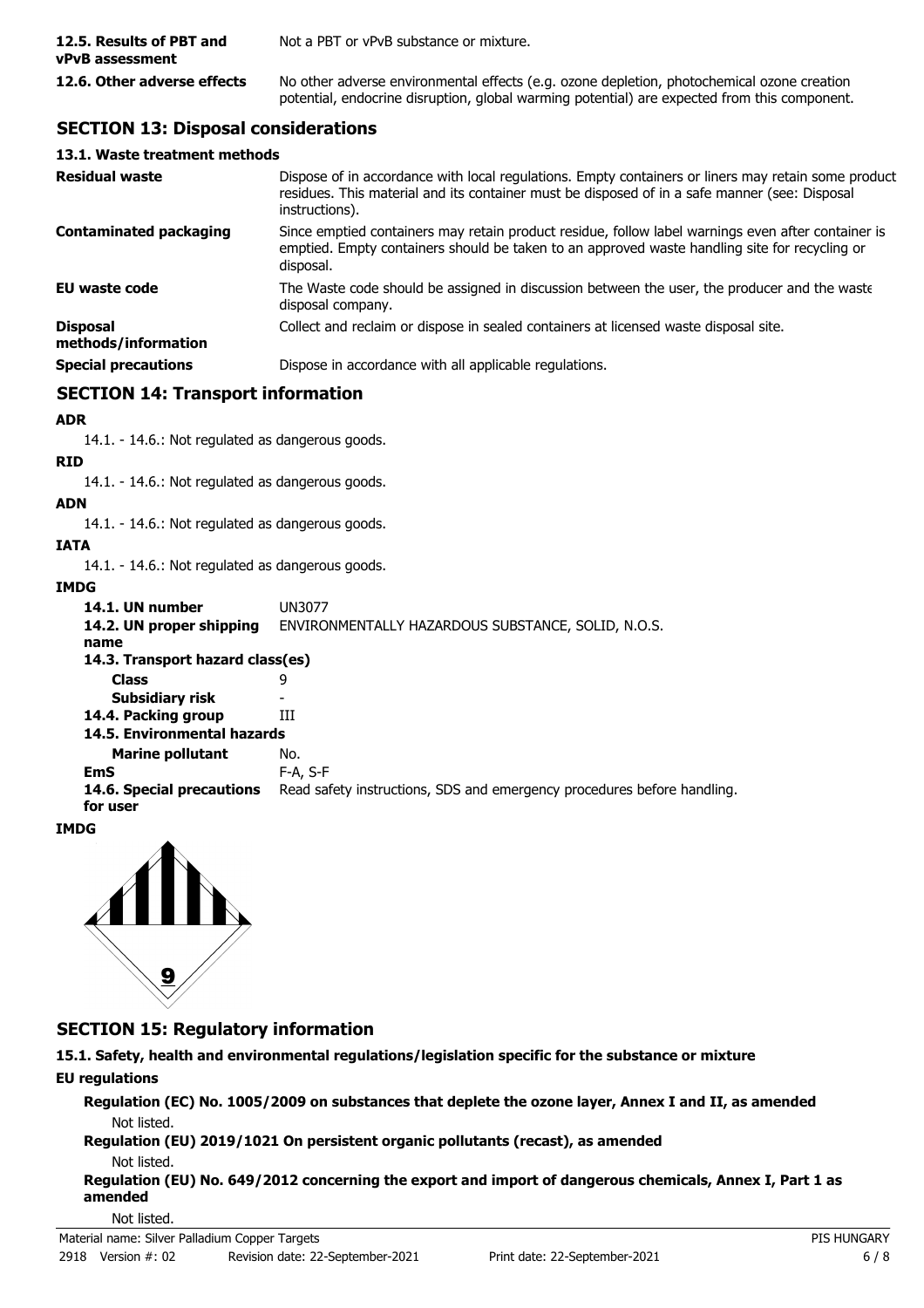**Regulation (EU) No. 649/2012 concerning the export and import of dangerous chemicals, Annex I, Part 2 as amended**

#### Not listed.

**Regulation (EU) No. 649/2012 concerning the export and import of dangerous chemicals, Annex I, Part 3 as amended**

Not listed.

**Regulation (EU) No. 649/2012 concerning the export and import of dangerous chemicals, Annex V as amended** Not listed.

**Regulation (EC) No. 166/2006 Annex II Pollutant Release and Transfer Registry, as amended**

Copper (CAS 7440-50-8)

**Regulation (EC) No. 1907/2006, REACH Article 59(10) Candidate List as currently published by ECHA** Not listed.

#### **Authorisations**

**Regulation (EC) No. 1907/2006, REACH Annex XIV Substances subject to authorization, as amended** Not listed.

#### **Restrictions on use**

**Regulation (EC) No. 1907/2006, REACH Annex XVII Substances subject to restriction on marketing and use as amended**

Not listed.

**Directive 2004/37/EC: on the protection of workers from the risks related to exposure to carcinogens and mutagens at work, as amended.**

Not listed.

#### **Other EU regulations**

#### **Directive 2012/18/EU on major accident hazards involving dangerous substances, as amended** Copper (CAS 7440-50-8)

| UUUUTI (CAJ / TTU-JU-U)             |                                                                                                                                                                                                                                                                                                                                                                                                                                                                                                                                                                                                                                                                                                                                                                                                                                                                                                                                                                                                                                                                                                                                                                                                                       |
|-------------------------------------|-----------------------------------------------------------------------------------------------------------------------------------------------------------------------------------------------------------------------------------------------------------------------------------------------------------------------------------------------------------------------------------------------------------------------------------------------------------------------------------------------------------------------------------------------------------------------------------------------------------------------------------------------------------------------------------------------------------------------------------------------------------------------------------------------------------------------------------------------------------------------------------------------------------------------------------------------------------------------------------------------------------------------------------------------------------------------------------------------------------------------------------------------------------------------------------------------------------------------|
| <b>Other regulations</b>            | The product is classified and labelled in accordance with Regulation (EC) 1272/2008 (CLP<br>Regulation) as amended. Regulation (EC) No 1272/2008 on classification, labeling and packaging of<br>substances and mixtures, amending and repealing Directives 67/548/EEC and 1999/45/EC, and<br>amending Regulation (EC) No 1907/2006. Regulation (EU) No 453/2010 amending Regulation (EC)<br>No 1907/2006 on the Registration, Evaluation, Authorization and Restriction of Chemicals (REACH).                                                                                                                                                                                                                                                                                                                                                                                                                                                                                                                                                                                                                                                                                                                        |
| <b>National regulations</b>         | This safety data sheet conforms to the following laws, regulations and standards:<br>Chemical Safety at Workplace Ordinance Joint Decree No. 25/2000 (Annex 2): Permissible limit<br>values of biological exposure (effect) indices Decree No. 25/2000. (IX. 30.) EüM-SzCsM of the<br>Minister of Health and the Minister of Social and Family Affairs on chemical safety at work<br>Act No. 93 of 1993 on Labour Safety (1993.évi XCIII.), as amended<br>Government Decree No. 220 of 2004 (VII. 21.) providing rules on the protection of surface waters<br>quality<br>Government Decree No. 98/2001 (VI. 15.), on the conditions of the activities related to hazardous<br>waste, and Ministry of Environmental Affairs Decree No. 16/2001 (VII. 18.), on the register of<br>wastes<br>Public Act No. XXV of 2000 on Chemical Safety, and Application Decree No. 44/2000. (XII.27.) EüM<br>[of the Ministry of Health]<br>Young people under 18 years old are not allowed to work with this product according to EU<br>Directive 94/33/EC on the protection of young people at work, as amended.<br>Follow national regulation for work with chemical agents in accordance with Directive 98/24/EC, as<br>amended. |
| 15.2. Chemical safety<br>assessment | No Chemical Safety Assessment has been carried out.                                                                                                                                                                                                                                                                                                                                                                                                                                                                                                                                                                                                                                                                                                                                                                                                                                                                                                                                                                                                                                                                                                                                                                   |

### **SECTION 16: Other information**

| <b>List of abbreviations</b>                                                           | Not available.                                                                                                                             |
|----------------------------------------------------------------------------------------|--------------------------------------------------------------------------------------------------------------------------------------------|
| <b>References</b>                                                                      | Not available.                                                                                                                             |
| <b>Information on evaluation</b><br>method leading to the<br>classification of mixture | The classification for health and environmental hazards is derived by a combination of calculatior<br>methods and test data, if available. |
| <b>Training information</b>                                                            | Not available.                                                                                                                             |
| <b>Further information</b>                                                             | <b>Transportation Emergency</b><br>Call Chemtrec at:<br>International: 703.741.5970<br>Spain: 900.868.538<br>Switzerland: 0800.564.402     |

Chemtrec's toll free, mobile-enabled number in Germany – 0800 1817059